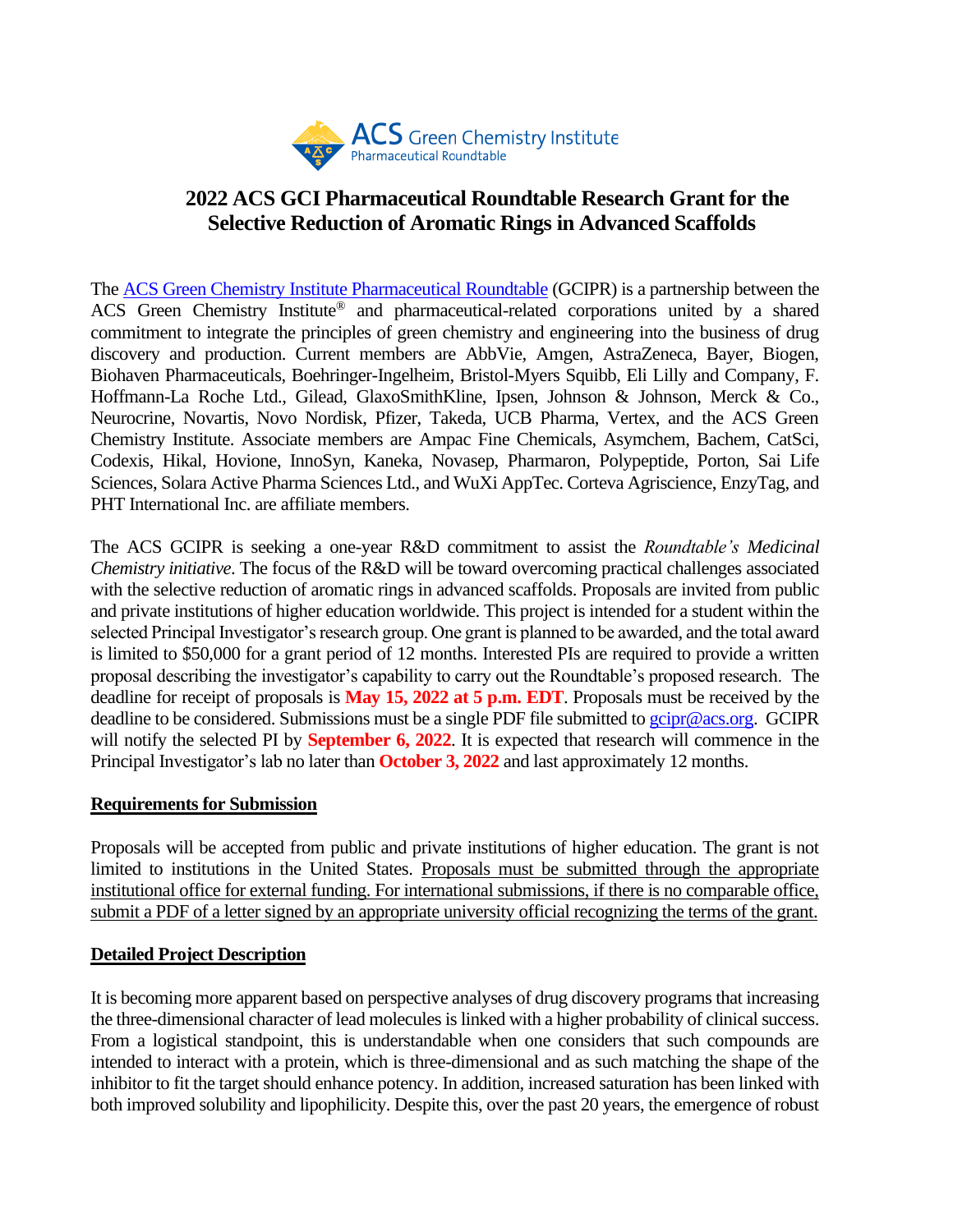cross-coupling methods to forge  $sp^2$ -sp<sup>2</sup> linkages lead to high percentages of "flat" molecules in development. However, this can be exploited as saturation of (hetero)aryl rings presents an opportunity to introduce 3-D character efficiently without a significant increase in MW. While the classical approaches to the saturation (either full or partial) of aromatic rings are well established including high pressure hydrogenation and the Birch reduction, these generally are limited in scope and are not appropriate for the reduction of densely-functionalized drug-like molecules as employ forcing conditions and/or harsh reagents leading to either decomposition or a lack of selectivity.

The purpose of this RFP is to encourage the development of operationally simple methodologies that proceed under mild conditions for the selective reduction of (hetero)aromatic rings applicable to pharmaceutically relevant substrates. Such approaches should be broad in scope and be either catalytic or stoichiometric utilizing sustainable reagents/solvents. Enabling technologies to accomplish this goal including electrochemistry, photoredox catalysis, flow chemistry, or biocatalysis are within scope for proposals submitted to accomplish this goal.

### *Key Considerations*:

- Substrates: One key gap in today's synthetic chemistries is the lack of mild, robust reactions for the selective reduction of (hetero)aromatic rings in complex bioactive compounds. Heterocycles and aryl rings are ubiquitous in drug discovery with a reliance on cross-coupling methodologies leading to the facile incorporation of such fragments into candidate molecules. A variety of nitrogen-rich heterocycles (including those containing unprotected N–H and O–H bonds) are expected to be an important emphasis in proposals. In the substrates of interest themselves, methodologies that highlight selective reduction of a specific (hetero)aromatic moiety (particularly those prevalent in medicinal chemistry, for example, benzene, pyridines etc) with good functional group tolerance are of strategic importance. The ability to employ novel methodologies in a parallel-based fashion (library) or optimize/tune through High Throughput Experimentation (HTE) are also worthy of consideration.
- **•** Chemoselectivity: The formation of  $sp^2$ - $sp^2$  linkages through mainly cross-coupling methodologies is well established and lead to molecules of interest being essentially flat while possessing multiple (hetero)aromatic rings. Thus, focusing on aspects of chemoselectivity are of key interest the proposal as in identifying methods to reduce a specific (hetero)aromatic ring exploiting differences in nature (aromatic vs heterocyclic) or electronic properties. In addition, methodologies designed for the precise, partial reduction of aromatic rings are also considered to be within scope as lead to potential reactive sites for further elaboration of the molecule.
- Control of stereoselectivity: Given that not only is the presence of 3D-rich architectures but also the absolute orientation of substituents from the molecule important in lead optimization, a focus on control of diastereoselectivity should be considered. In particular, methodologies that enable a "modular" control of stereochemistry (both diastereoselective and enantioselective) would bring significant value to the industry.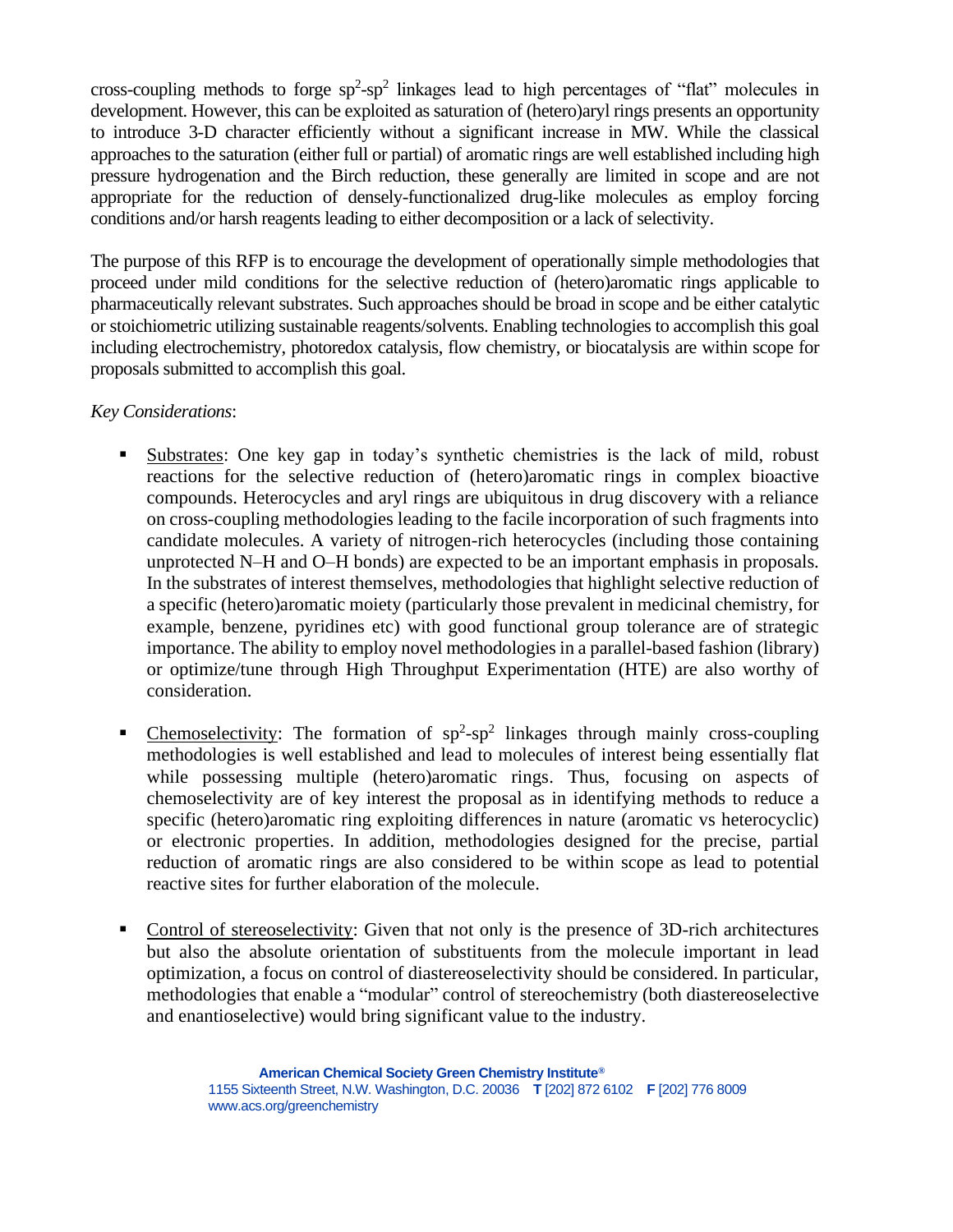- Catalysis or stoichiometric: Existing methods to perform (hetero)aromatic reductions are often limited in scope and are typically not applicable to pharmaceutical agents. In one instance, catalytic strategies do not typically perform well in complex settings as typically utilize not only precious metal catalysis but also involve high temperatures and pressures. On the other hand, stoichiometric approaches such as the Birch partial reduction while powerful are limited in scope and somewhat unsustainable typically using sodium in liquid ammonia. In this RFP, applicants are encouraged to consider either approach. That is, can we develop milder catalytic strategies with broad applicability through novel catalyst design based on non-precious metals? Or alternately, can general stoichiometric approaches be rendered more green using sustainable metals and/or reagents?
- Technologies: To overcome the intrinsic challenges of selective (hetero)aromatic reductions, the strategic inclusion of new technologies may be an important avenue to examine. Given that most pharmaceutical agents are complex, containing chiral centers and multiple functionalities, high temperatures/pressures and harsh additives are typically incompatible. We therefore encourage applicants to consider electrochemistry, photoredox catalysis, flow chemistry, or biocatalysis as enabling.
- Solvents, additives, catalysts, conditions: Traditional approaches to aromatic reductions are typically carried out under forcing conditions and generally involve catalysts and additives that do not necessarily align with the twelve principles of green chemistry. [\(https://www.acs.org/content/acs/en/greenchemistry/principles/12-principles-of-green](https://www.acs.org/content/acs/en/greenchemistry/principles/12-principles-of-green-chemistry.html)[chemistry.html\)](https://www.acs.org/content/acs/en/greenchemistry/principles/12-principles-of-green-chemistry.html). For instance, many aromatic reductions utilize precious metal catalysis and involve stoichiometric quantities of strong acids as an additive while high pressures and temperatures are also often employed. Use of green solvents and reagents should be explored in attempt to remove reliance on unsustainable compounds such as precious metals. For more information, please see the Roundtable's "Solvent Selection" and "Reagent Guide" tools [\(www.acsgcipr.org/tools-for-innovation-in-chemistry/](http://www.acsgcipr.org/tools-for-innovation-in-chemistry/) ).
- Scale-up: Ability to perform in a standard medicinal chemistry laboratory, broad reactivity scope and selectivity are the key objectives of this RFP, but demonstrations of possible scale-up to multi-gram scales would be an important future direction to consider. In medicinal chemistry, enabling pre-clinical evaluation is an important area of focus, and establishing line-of-sight to larger scales (kilograms) often informs on considerations down the road of development (for example, life cycle and cost-of-goods analyses).

# **Project Goal**

To develop new and broadly applicable methods to achieve the selective reduction of (hetero)aromatic rings in advanced scaffolds employing sustainable catalysts and reagents.

#### **Project Timeline**

It is anticipated that one year of research support will be sufficient to provide progress toward intended goals.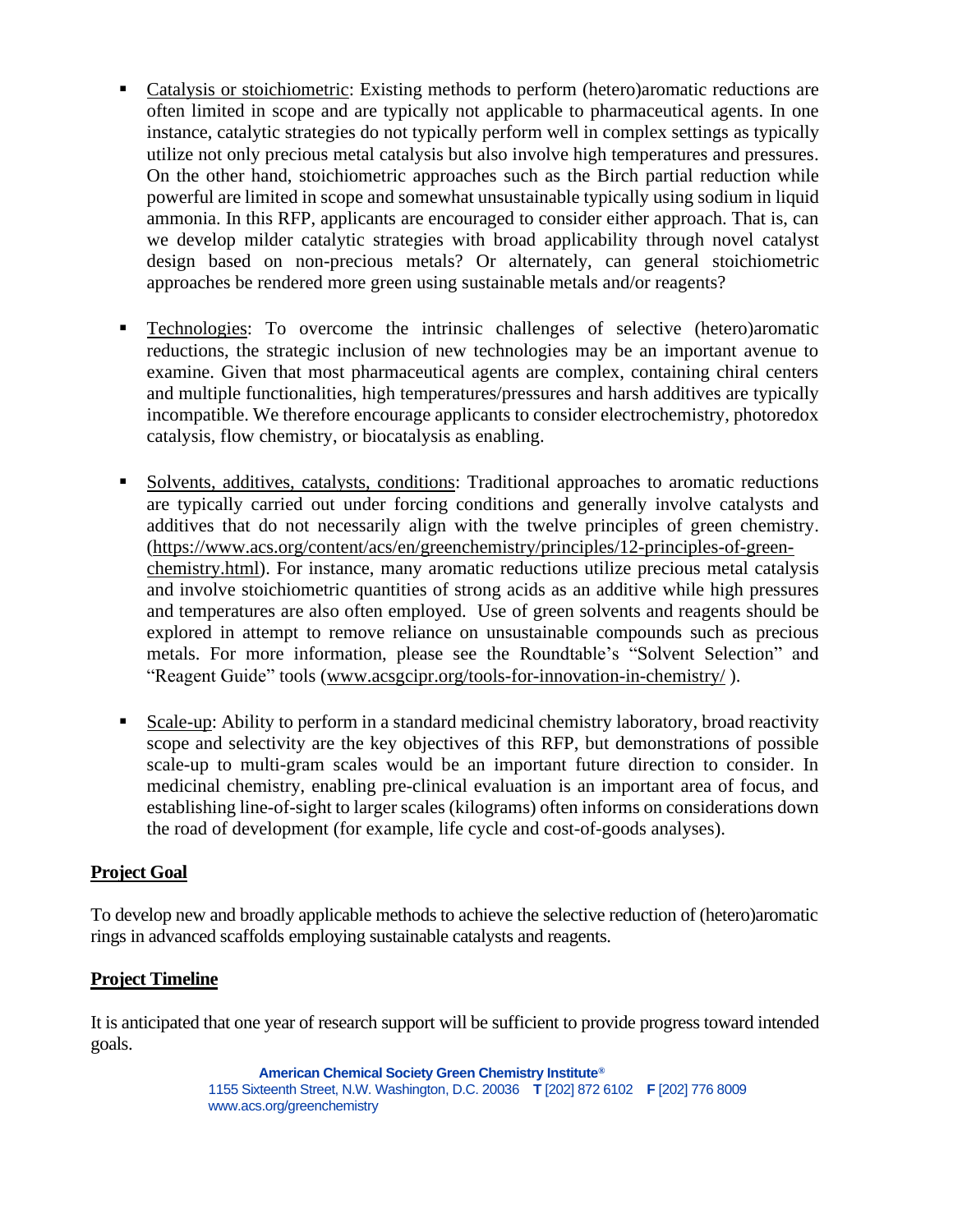# **Proposal Format** (Maximum 3 pages as described below + CVs)

All of the information below must be submitted as a single PDF file. All components described in sections A, B, and C must be included in the same PDF file to assure the proposal is reviewed in its entirety.

### A) Title Page (*1 page, 12 pt. font, 1-inch margins*)

- 1. Project Title:
- 2. Principal Investigator:
- 3. Title / Position(s):
- 4. Telephone Number(s):
- 5. Fax Number(s):
- 6. Postal Mailing Address:
- 7. Email Address:
- 8. Research Group Website:

# B) Proposed Plan of Work *(2 pages, 12 pt. font, 1-inch margins)*

- 1. Objectives: Briefly state the project objectives
- 2. Project Approach: Include specific aims and investigations planned
- 3. Proposed milestone deliveries with brief description of the manner in which the researcher intends to achieve them
- 4. Brief description of the PI's research facilities and summary of the student's (undergraduate, graduate student and /or postdoc) capabilities to perform the proposed work
- 5. References (does not count toward your page limit)

Note: The PI should list any existing background intellectual property and/or collaborations they are aware of that might limit the freedom to operate any of the results arising from any research funded by ACS GCIPR. The priority of the Roundtable is to encourage research utilizing reaction conditions that are commercially available with the freedom to use.

C) Detailed Estimated Budget: The total amount requested would include all direct costs, student assistantships, etc. The total award is limited to \$50,000 for a grant period of up to 12 months. This does not count toward your page limit.

- 1. Institutional overhead costs (indirect costs) should not be more than 10% of the total budget.
- 2. Post-doctoral associate salary and benefits are supported.
- 3. Student stipend and benefits are supported. Proposals for support of advanced graduate students are highly favored.
- 4. PI salary supplements will not be supported.
- 5. Laboratory supplies and instrument use charges are supported.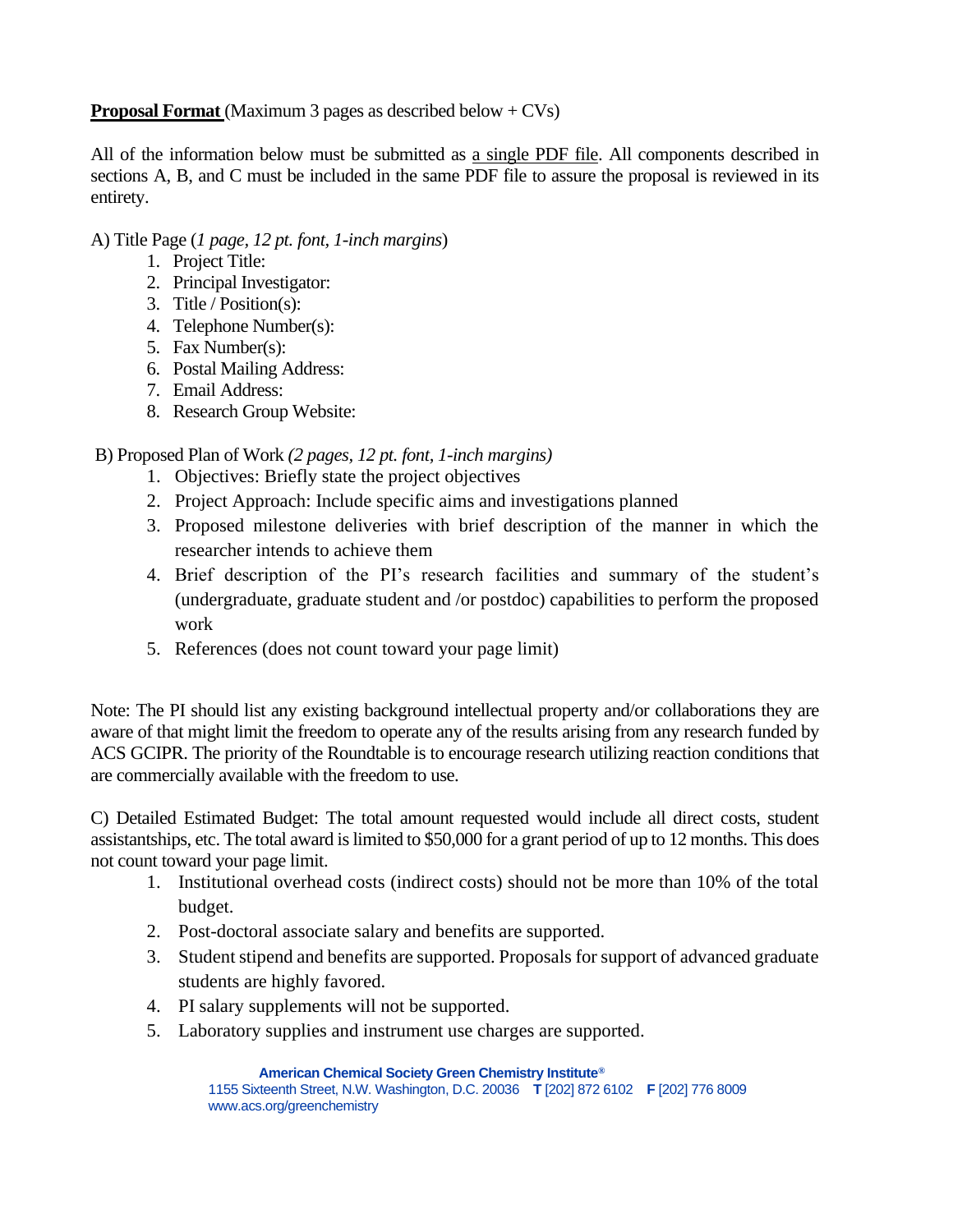6. No funds may be allocated for travel, equipment purchase or repair, or administrative support.

D) Curriculum Vitae of Project Team Members: Please submit a curriculum vitae of each project team member (up to two pages per team member). This does not count toward your page limit.

### **Report Requirements**

- Progress reports or updates are due monthly or bi-monthly from initiation of research and will be discussed in arranged web-conferences. Reports will be shared with the member companies of the Roundtable.
- Reports are to include research milestones/significant outcomes, summary of progress to date noting any deviations from the proposal, and research plans for upcoming months.
- A final comprehensive report is due one month after the end of the grant period. This report must be submitted as a PDF document electronically to  $g$ cipr@acs.org. In addition, the content of the report should be targeted for publication in a peerreviewed technical journal. The paper will be co-authored by the principal investigator and student(s) performing the work with the guidance of member companies of the ACS GCIPR.

# **Intellectual Property, Publication Acknowledgement, and Terms of the Grant**

- The primary purpose of this grant is the public dissemination of research through publication.
- Every patent, United States or foreign, that results from research funded (in part or in its entirety) by the ACS GCIPR Research Grant shall be immediately dedicated to the public, royalty free.
- Publication of results is expected within 6 months of work completion.
- Each publication prepared in connection with the ACS GCIPR Research Grant shall make acknowledgement in the following manner: "This manuscript was developed with the support of the American Chemical Society Green Chemistry Institute Pharmaceutical Roundtable [\(www.acsgcipr.org\)](http://www.acsgcipr.org/). The ACS GCI is a not-for-profit organization whose mission is to catalyze and enable the implementation of green and sustainable chemistry throughout the global chemistry enterprise. The ACS GCI Pharmaceutical Roundtable, composed of pharmaceutical and related industries, was established in 2005 to encourage innovation while catalyzing the integration of green chemistry and green engineering in the pharmaceutical industry. The activities of the Roundtable reflect its member's shared belief that the pursuit of green chemistry and engineering is imperative for business and environmental sustainability.